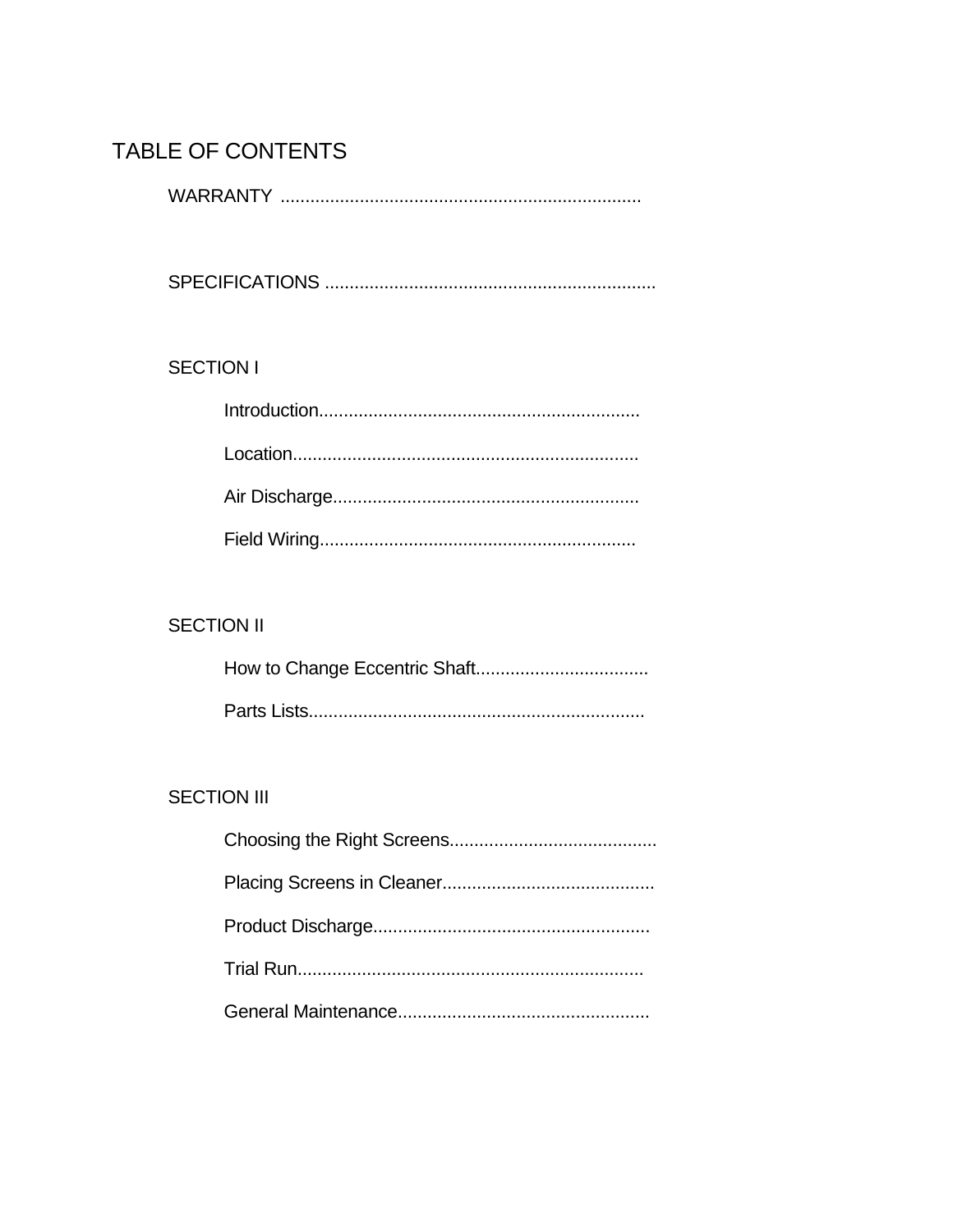# **MACHINE SPECIFICATIONS PRELUDE GRAIN-SEED CLEANER WITH AIR**

|                       | CFM Requirements - 1900 RPM (TOP FAN)6000<br>CFM Requirements - 1600 RPM (TOP FAN)4300<br>CFM Requirements - 1200 RPM (TOP FAN)2800                                                                                      |
|-----------------------|--------------------------------------------------------------------------------------------------------------------------------------------------------------------------------------------------------------------------|
|                       |                                                                                                                                                                                                                          |
| <b>B.</b><br>C.<br>D. | Approximate Capacities (Bu. Per Hr.)*                                                                                                                                                                                    |
| А.                    | <b>Horse Power Requirements:</b><br>Main Fan10 Hp, 3 Phase, 230/460 Volt, 60 Hz, 1800 RPM<br>Main Fan10 Hp, 1 Phase, 230 Volt, 60 Hz, 1800 RPM<br>Main Fan10 Hp, 3 Phase, 200/380 Volt, 50 Hz, 1500 RPM                  |
| B<br>B                | Electronic Mechanical 1/2 Hp, 180 Volt, Dc<br><b>Vibratory Hopper</b><br>(1 Phase, 220 Volt, 60 Hz, Input)<br>Electronic Mechanical 1/2 Hp, 230 Volt, Ac<br>(3 Phase, 230 Volt, 60 Hz, Input)<br><b>Vibratory Hopper</b> |
| C.<br>C.<br>C.        |                                                                                                                                                                                                                          |

\* All Capacities will vary depending on variety of grains/seeds cleaned, amount of foreign material removal and moisture content.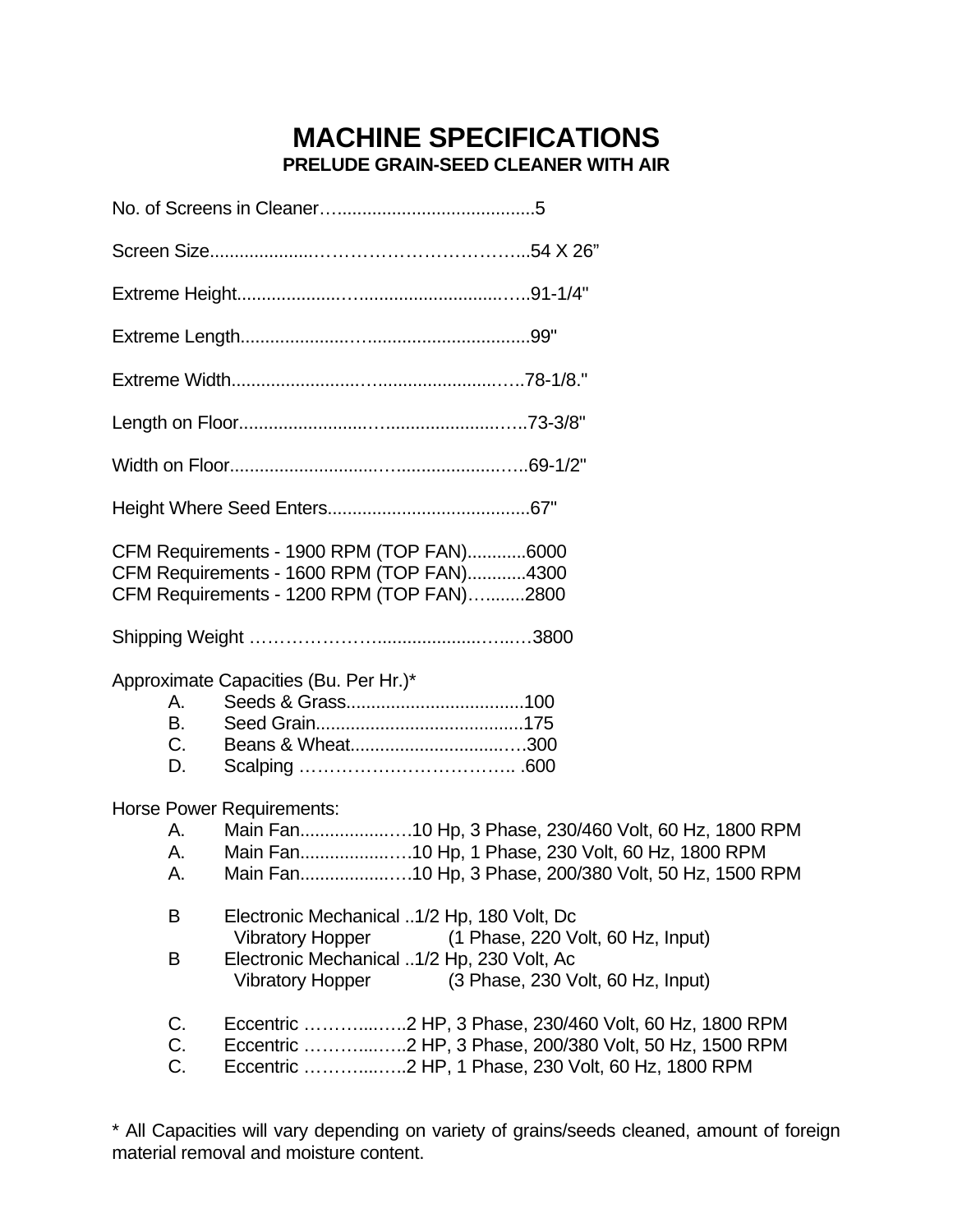### INTRODUCTION

We cannot possibly answer all questions about the operation of CLIPPER CLEANERS in this manual. We will try to give you basic information on the installation of your cleaner, various adjustments for greater efficiency and a list of screen suggestions for top performance from your cleaner.

There is nothing complex about the operation of a good seed or grain cleaner. The operator has to familiarize himself with the machine and take time to study the shapes and characteristics of the different commodities to be cleaned.

A commodity is cleaned to separate the good, marketable product from all impurities. From a mechanical point of view poor cleaning is in most cases, caused by lack of proper screens, improper use of screens or faulty regulation of the cleaner.

Perforations in the top screen should be just large enough to let the commodity being cleaned fall through readily and small enough to scalp off foreign material such as sticks, stems, chaff and larger seeds, or grain other than the product being cleaned. For most commodities a round hole top screen is recommended.

After the round hole top screen has removed the objectionable foreign material larger than the commodity being cleaned, the perforations of the lower two screens go to work. The bottom screens remove foreign material smaller than the product being cleaned. Any immature kernels, sand, dirt, or small weed seeds drop through the bottom two screen and the good commodity passes over the bottom two screens. For most commodities, an oblong sifting bottom screen is recommended.

Multiple screen cleaners permit normal top and bottom separations, plus additional separations by shape. Screen recommendations for cleaning grain and seed are furnished with this manual.

The purpose of air separations is to remove all possible light material without waste of good grain or seed, and to control dust. Detailed instructions for regulating and controlling the air separations are given in this manual.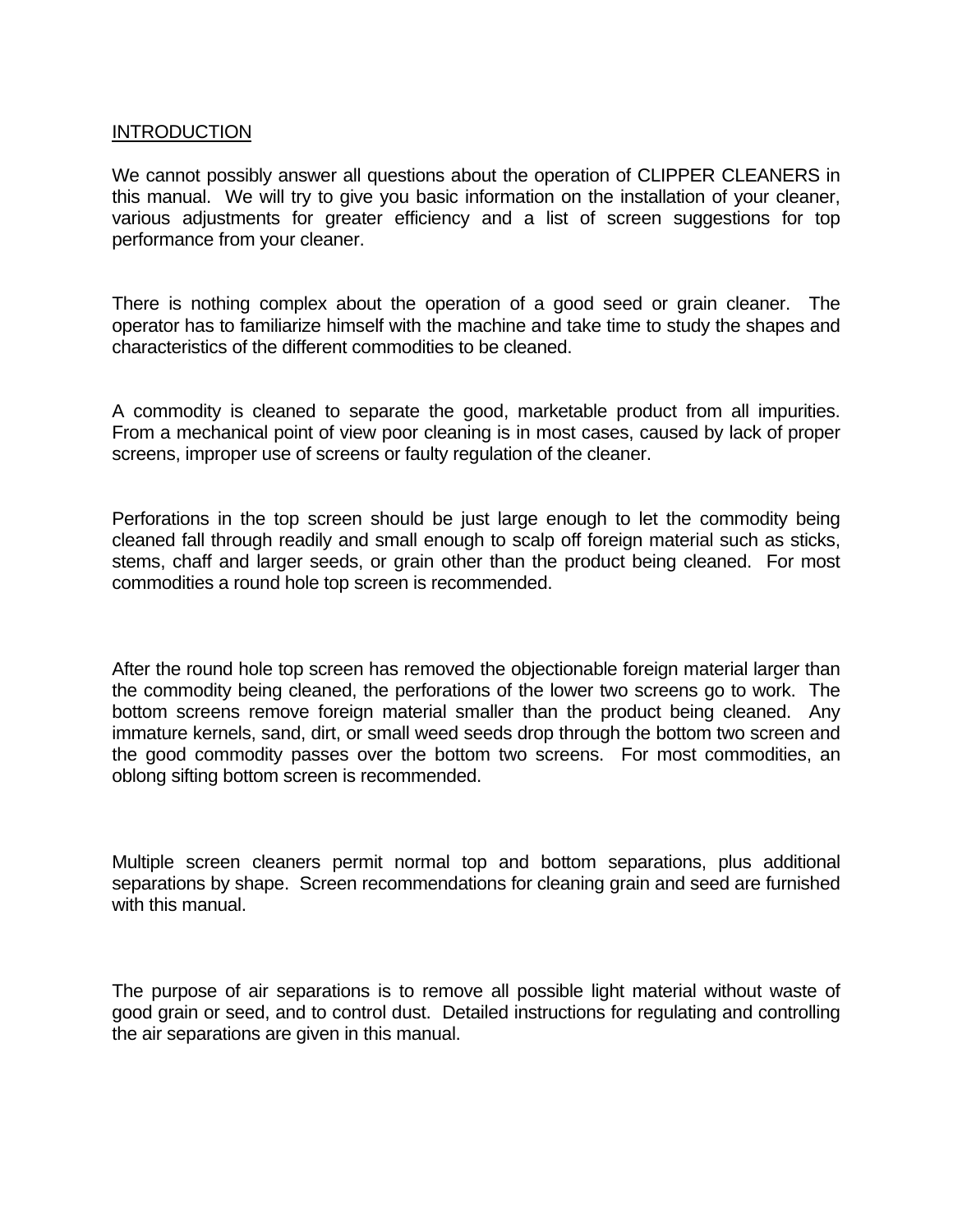### LOCATION

Careful consideration must be given to selecting the proper location for the cleaner or the best results in efficiency and convenience cannot be expected. All models should be fastened to a solid, level floor or foundation**. THE ENTIRE BASE OF THE MACHINE SHOULD BE SUPPORTED. 3/4-8 grade 5 bolts are recommended. If an exiting machine is being replaced, in almost all cases the exiting mounting stand will not be built heavy enough to support the new machine being installed**.

The cleaner should be placed with the fan discharge opening facing, and a short distance away from an outside wall. Screens are inserted and withdrawn at the front of the cleaner. Allow clearance for the operator to make screen changes. The largest single piece screen is 54" x 26 ". Allow room around the cleaner for the operator to make adjustments and service the machine. Do not install spouting in a position that will interfere with the controls or maintenance. Eventually worn parts must be replaced so allow room to pull all shafts and spouts.

The cleaned grain discharges from the under side of the cleaner, so it should be placed on a floor with a pit or basement underneath so that an elevator with its receiving spout three or four feet below the floor can be used to raise the grain. If the elevator cannot be carried below the floor, and there is sufficient headroom, the cleaner may be placed on a solid platform high enough above the floor to allow the grain to flow into the elevator or sacking spout. Screenings and air lifting's discharge from built-in spouts in the cleaner. Provision must be made to handle this material.

The Cleaner hopper is a feeder mechanism - not a storage bin. Cleaners work best when equipped with a surge bin above the hopper to provide a steady supply of the commodity to the hopper. The grain supply to the surge hopper may be by spout from bins located on the floor above or by means of an elevator from a sink of dump hopper on the same level or lower than the cleaner. Spouts must have a fall of at least seven feet in ten to provide free flow and should be carried directly at an angle instead of making right angle jogs. **The feed hopper works best when it is feed across the width of the hopper inlet opening. If a full width feed cannot be used, a inverted y transition with a 24" distance between the spouts is the second best style. This would drop the product to each side of the hopper**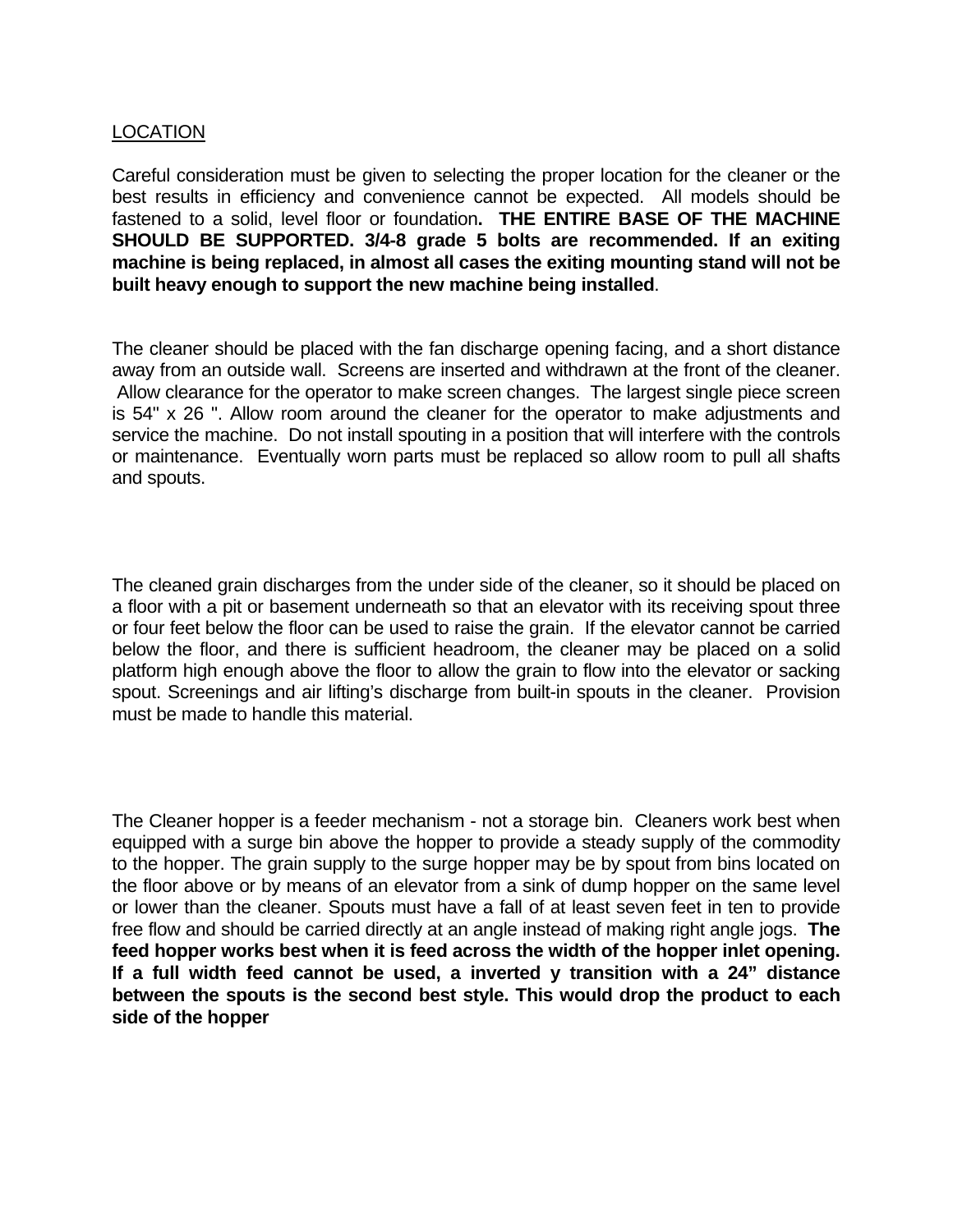### AIR DISCHARGE

Improper air trunking installation from the cleaner and into the collector causes up to 90% of the difficulties in conjunction with improper air movement. Sharp turns, improper junctions, poor connections and poor collection equipment will all contribute to air deficiency in a cleaner. Improper air clearance also results in a very dirty, dusty plant operation. The Prelude back fan develops sufficient velocity so that cyclone-type collectors or dust houses can be used to settle the dust and chaff from the air discharge of the cleaner. The following are a few of the common errors found in plants and how each can be avoided or corrected.

Refrain from installing elbows which have a sharp change of direction. Backpressures are created at such points. In most cases, light chaff will be dropped into the pipe and finally plug the entire run. A rule of thumb used at our plant is that the inside radius of the elbow would be **at least two and one half times the recommended** diameter of the air pipe.

|  | 18" Diameter Pipe |
|--|-------------------|
|  | 17" Diameter Pipe |
|  | 14" Diameter Pipe |

The final source of trouble is the cyclone itself. If it is either too large or too small, or isn't designed properly, or has a cap over the pipe discharging from the top of it, or in some other way causes back pressure or pressure drop, or turbulence that interferes with the cocooning action of the air inside the collector, the cleaner air system or the collector system may not function properly.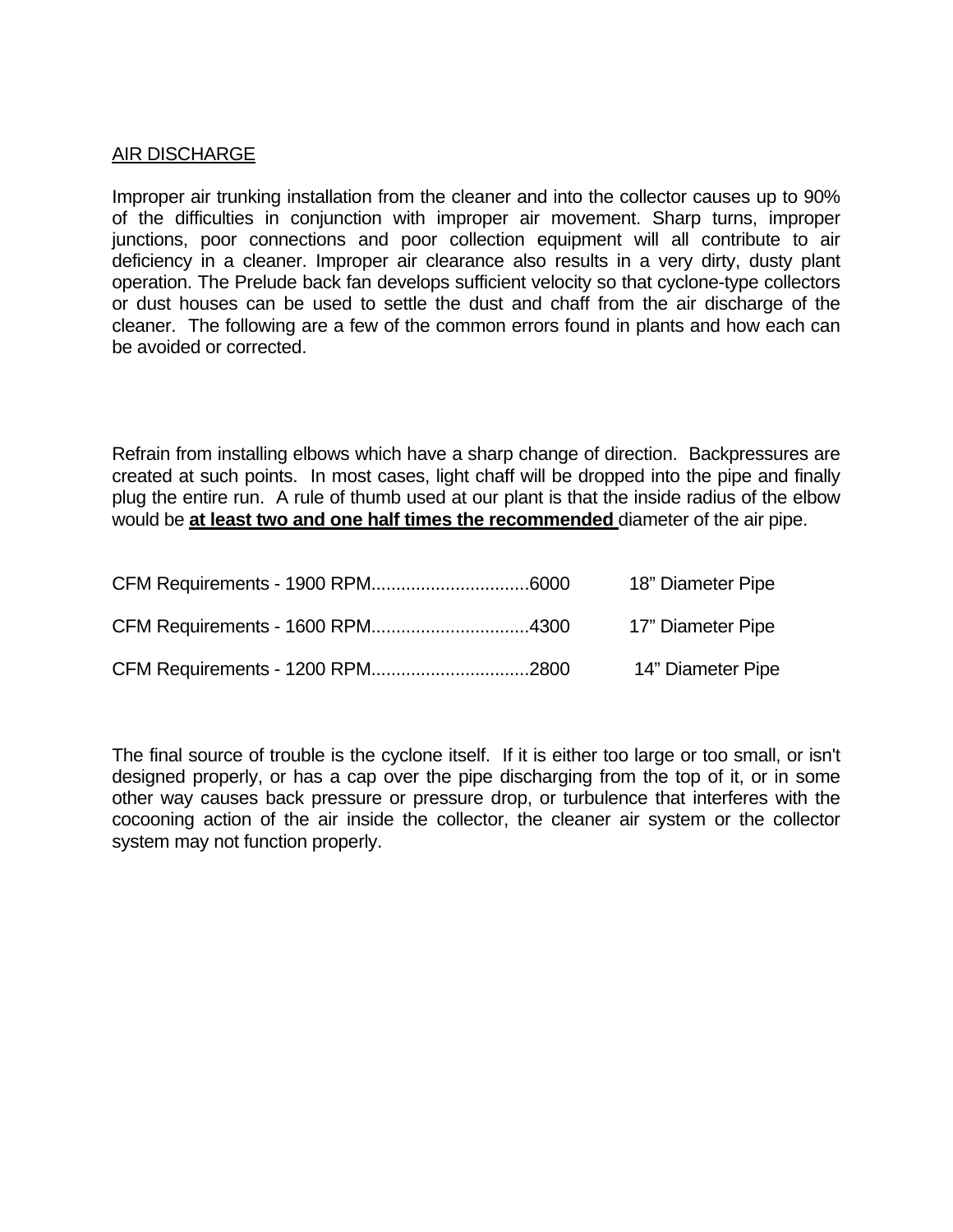### DUST COLLECTOR

### INFORMATION TO AID IN SPECIFYING

THE AIR ROTATION DIRECTION IS SPECIFIED, AS VIEWED LOOKING DOWN FROM ABOVE.

COLLECTOR:

### CLOCKWISE (ROTATION) COUNTER CLOCKWISE (ROTATION) Figure "A" Figure "B"

NOTE: Order using terms - clockwise and counter clockwise - only.

When planning an installation:

- 1. Avoid sharp bends and compound curves as they reduce the velocity and encourage backpressure.
- 2. Install the cyclone as near to the cleaner as possible to eliminate length of air travel and extra cost for excess ducting.

Figure "C" Figure "D"

(Correct) (Incorrect)

DO NOT CHANGE DIRECTION OF AIR TRAVEL.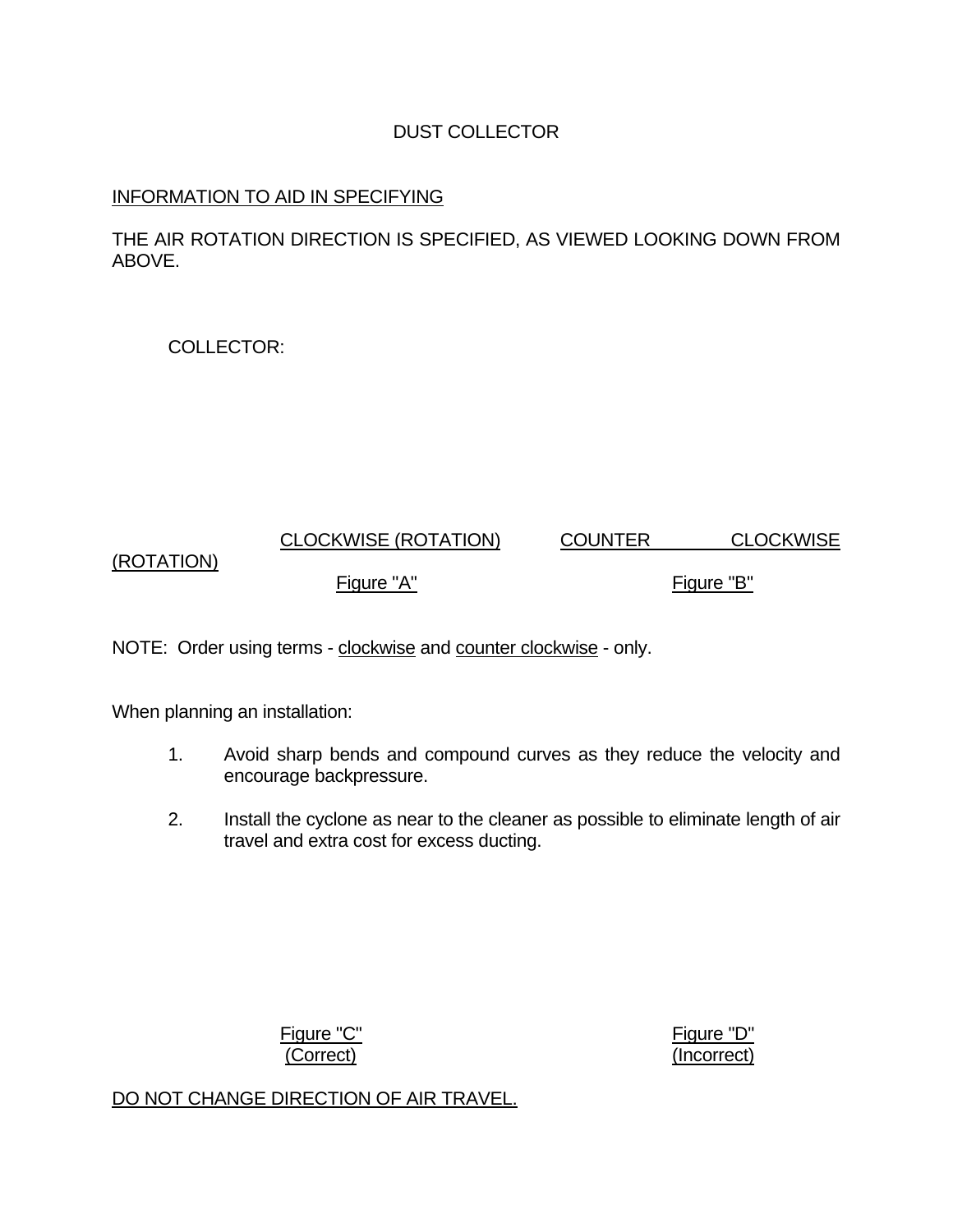# **FIELD WIRING INSTRUCTIONS**

### **GENERAL**

Cleaner drives and variable controls are available for NEC Class II, Division I, Group G or Class II, Division II, Group G applications. For additional drive installation instructions, see the manual section for field wiring.

### NEC CLASS II, DIVISION II, GROUP G INSTALLATION

The motors and drive controls supplied with the cleaner meet the requirements of the National Cod for this type of installation. The customer power and field wiring requirements are shown on the wiring drawing. All field wiring and electrical components must adhere to the NEC and/or local electrical code requirements, and are not the responsibility of the manufacturer.

The following instructions apply to CLIPPER Conquest cleaner installations where National Electric Code requirements of Class II, Division II, Group G (TEFC motors, NEMA 4 enclosures) apply.

The cleaners with their respective motors, motor controllers and operator variable control panels have been factory tested and adjusted. No further adjustment of the DC motor controller should be required at the installation site. The installer should refer to wiring drawing (TEFC) for wiring (shown in dashed lines) and power requirements (disconnects, motor starter/relay. All field wiring and electrical components must adhere to the NEC and/or local electrical code requirements, and are not the responsibility of A. T. Ferrell Company hereafter referred to as the manufacturer.

### **All control line wiring should be run in separate conduit**

**Low voltage wiring between DC or AC motor controllers, operator stations or RPM pickup leads must not be combined with high voltage power wiring in common conduits. Movement of factory installed electrical components can affect warranty.**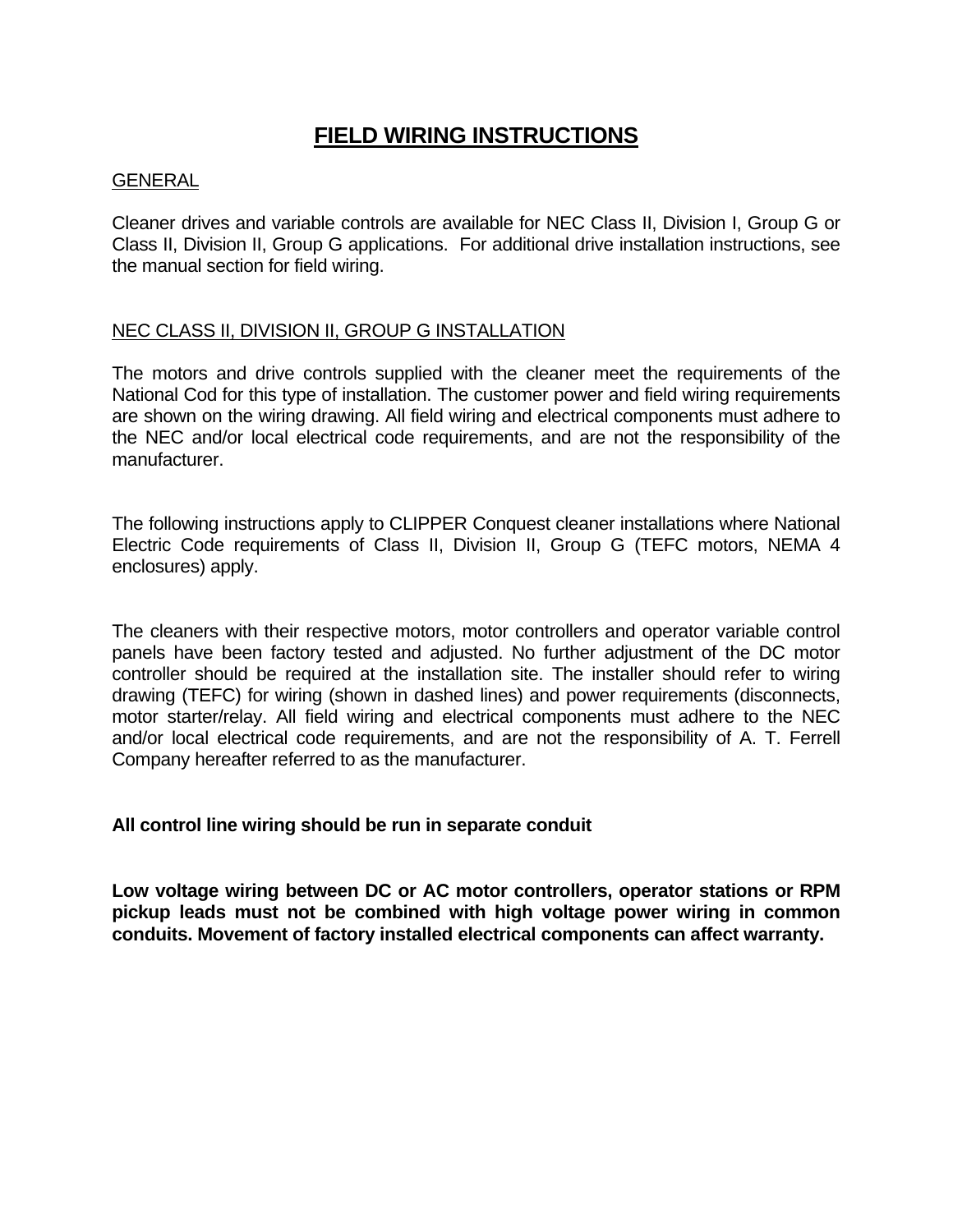# CLEANER DRIVES 60 HZ THREE PHASE

### Main Fan Motor 60 Hz

The main fan drive consists of a 10 HP, 1800 RPM, 230/460 Volt, 3 Phase, 60 Hertz, TEFC motor and drive. Wiring and motor controls are not supplied by A. T. Ferrell Company (See wiring drawing)

### Fixed Speed Eccentric Drive

The eccentric drive consists of a 2 HP, 1800 RPM, 230/460 Volt, 3 Phase, 60 Hz, T E F C motor and drive . Wiring is not supplied by A. T. Ferrell Company (see wiring drawing).

## CLEANER DRIVES 60 HZ SINGLE PHASE

### Main Fan Motor 60 Hz

The main fan drive consists of a 10 HP, 1800 RPM, 230 Volt, 1 Phase, 60 Hertz, TEFC motor and drive. Wiring and motor controls are not supplied by A. T. Ferrell Company (See wiring drawing)

### Fixed Speed Eccentric Drive

The eccentric drive consists of a 2 HP, 1800 RPM, 230 Volt, 1 Phase, 60 Hz, T E F C motor and drive . Wiring is not supplied by A. T. Ferrell Company (see wiring drawing).

### CLEANER DRIVES 50 Hz

### Main Fan Motor 50 Hz

The main fan drive consists of a 10 HP, 1500 RPM, 200/380 Volt, 3 Phase, 50 Hertz, TEFC motor and drive. Wiring and motor controls are not supplied by A. T. Ferrell Company (See wiring drawing)

### Fixed Speed Eccentric Drive

The eccentric drive consists of a 2 HP, 1500 RPM, 200/380 Volt, 3 Phase, 50 Hz, T E F C motor and drive . Wiring is not supplied by A. T. Ferrell Company (see wiring drawing).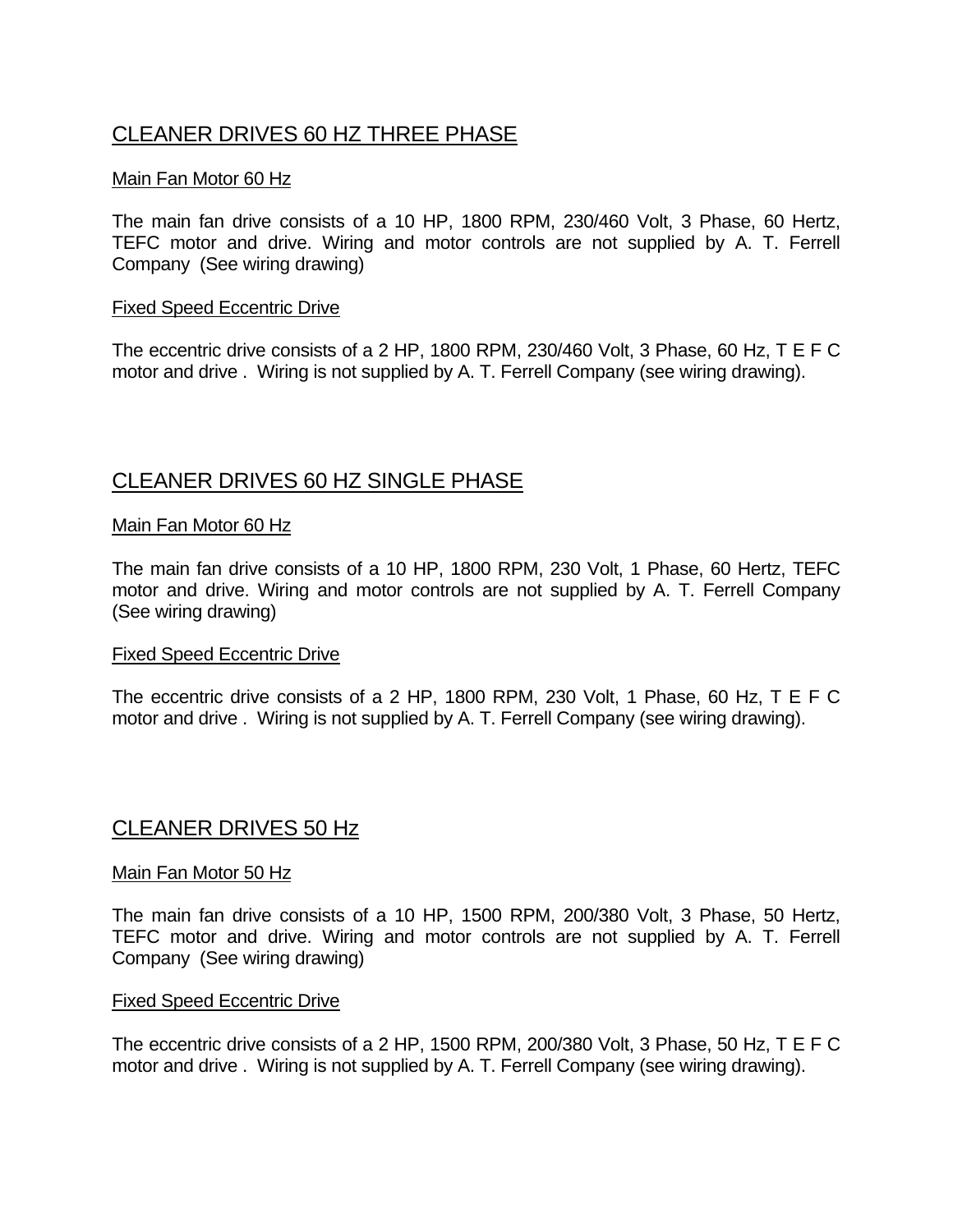# **SECTION II**

## HOW TO CHANGE ECCENTRIC SHAFT AND OR ECCENTRIC ASSEMBLIES

1. Record location of all parts including shaft and eccentric assemblies.

 NOTE------------------------------------------------------------------------------------------------- NOTE-------------------------------------------------------------------------------------------------

- NOTE-------------------------------------------------------------------------------------------------
- 2. Remove drive pulley and belt.
- 3. Remove bolts fastening pitman arm to shoes (RECORD LENGTH FIRST).

- 4. Unscrew pitman arms from eccentric assembly
- 5. Remove bolts from outer and center bearings. Loosen lock collars.
- 6. Shaft with attached bearings can be removed from either side.
- 7. Remove keys, file set screw burrs, and oil shaft lightly.
- 8. Assemble by reversing above steps.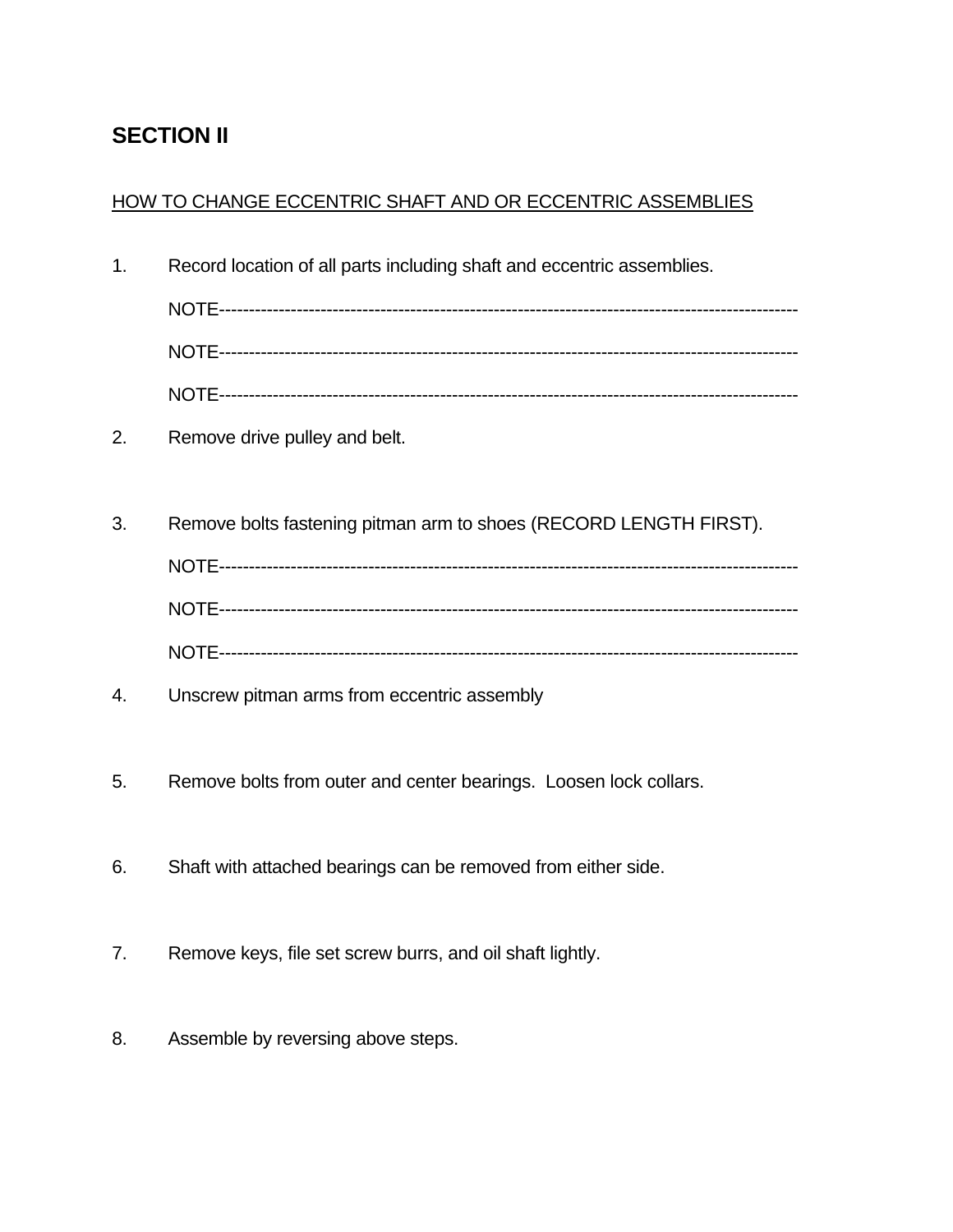# **SECTION III**

### CHOOSING THE RIGHT SCREEN

The top-scalping screen is ordinarily chosen with an opening large enough to quickly drop through the good commodity and direct the "overs" or scalpings off the screen end. The sifting or finishing screens are selected with an opening that is just small enough to hold up the commodity and drop through the "fines".

When selecting screens for any kind of seed or grain, it is always necessary to take into consideration the condition of the commodity and the foreign material (FM) mixed with it. It is frequently necessary to use screens that will remove a small percentage of the good commodity with the foreign material in order to make the end product marketable.

It is advisable to have an assortment of our hand testing screens. By testing a handful of grain or seed before cleaning, you can determine in advance the exact perforation size of mesh to use and what separation can be made with the screens, and also what will have to be done by the air. You can also determine what benefit would be derived from recirculating any part of the stock, which cannot be improved by any change in setting in the original run.

If you do not have the proper screens to clean a particular lot, send us a six-ounce sample and we will make a screen selection for you. Send your samples to: A T Ferrell Seed Laboratory, 1440 South Adams Street, Bluffton, Indiana 467l4.

### PLACING SCREENS IN CLEANER

# **When removing blanks and splitters for the first time it is advisable for you to mark each part with the location of where the part came out of the machine. For example " top screen, back 9 "blank"**

Screens may be withdrawn or replaced from the front of the cleaner by removing the top shoe spout and releasing the screen hooks. The screens slide in the screenways and are removed one section at a time. A screen puller is used to reach the inner screen sections. A screen puller is used to reach the inner screen sections. Insert the flat tab of the screen puller between the screen and the ball tray with the rod part of the puller sticking up. Turn screen puller 90 degrees. This expands the gap between the screen and ball tray so that the rod part of the puller and be inserted behind the screen cross stick. Once the rod has been inserted behind the cross stick turn the puller back 90 degrees so the rod part of the puller is facing up again and pull out screen. Screens should be cleaned before storing.

When placing screens, ball trays and blanks back into the machine after cleanup, its best to start on the bottom set of screens in each shoe. When replacing the screen sections slide each section into the screen way but do not slide completely into the screen way. Leave the end of each section out slightly beyond the end of the screen way so that the next section can be placed with the lip in the correct downward or overlapping position.

### PLACING SCREENS IN CLEANER CONT.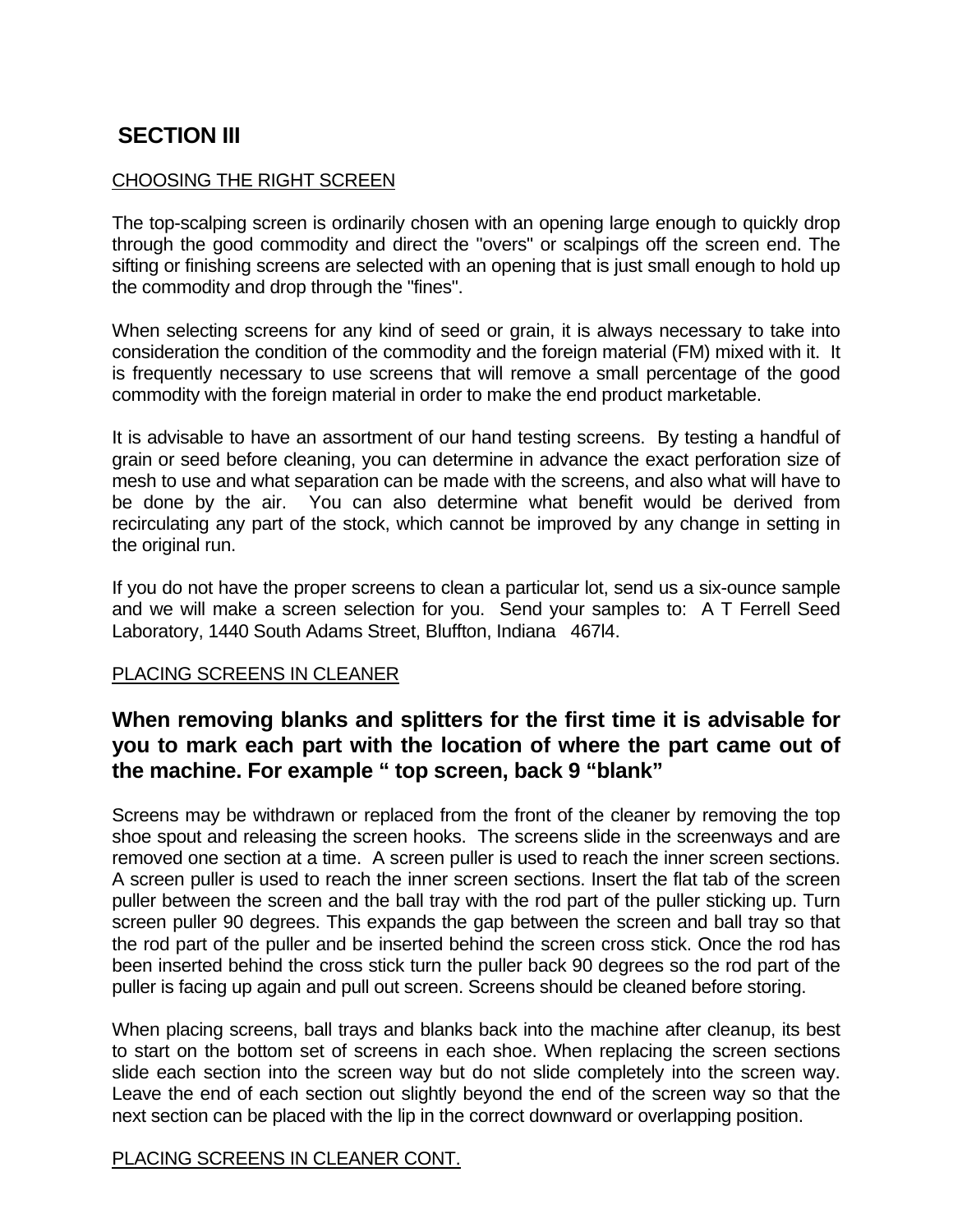After all of the screen sections and accessory pieces have been correctly positioned, slide them back as far as possible against the screen stops and secure with the screen hooks. The lips on all screens will always be facing down hill and should be lipped over the next screen.

Then slid the ball trays into the ball tray rails below that screen set. This will keep the balls in place in the ball trays. The ball trays containing five balls per compartment do not have to be removed for screen changes on current model cleaners. The balls should be checked periodically for wear. If the ball diameters are less than 1-5/16 inches, or have lost some of their bounce they should be replaced.

### PRODUCT DISCHARGES

Before operating this equipment be sure that all discharges are properly spouted so that all material is efficiently transported from the machine.

The PRELUDE REFERENCE ILLUSTRATION shows each of the product discharges. The discharges are as follows:

- 1. Scalping Discharges: There is one scalping discharge included (item 1) on the shoe.
- 2. Siftings Discharges: There are two siftings discharges included (item 2 and 3) on the shoe.
- 3. Air Discharges: There is one air setting calibrated gate control and two air bleeder doors for each of the air separations aspirations (items 11 and 9 for front and items 12 and 10 for back). All air lifting's trash discharges out of one spout (item 4) All air discharges from one air duct located at the back of the machine (item 5).
- 4. Clean Grain Discharge: The good product is discharged through the bottom of the machine (item 6).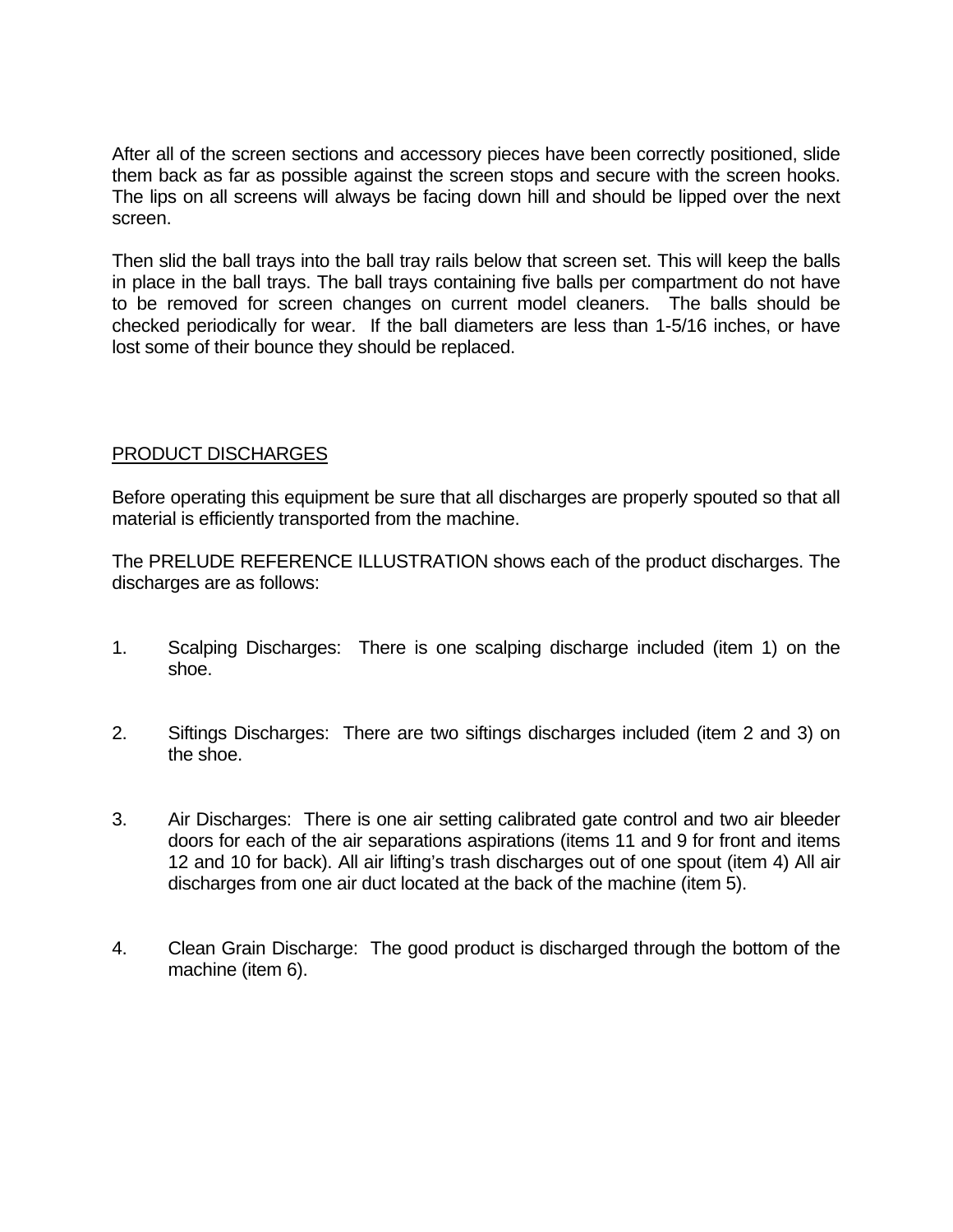### TRIAL RUN

### **WARNING!**

**Do not attempt to install, connect power to operate or service this machine without proper instruction and until you have been thoroughly trained in its use by your employer.** 

THE FOLLOWING ARE GENERAL GUIDELINES ONLY. YOUR SETTINGS WILL PROBABLY VARY FROM THESE

With the proper screens in place and a supply of commodity to be cleaned in the storage bin hopper above the cleaner, you are now ready to make an initial run to get the correct regulations of the feed, shoe shake and air separations.

Please refer to the REFERENCE ILLUSTRATION to reference the following numbers. With the internal gate inside the inlet hopper closed (8) start the main fan (5) and eccentric (7), drive. Open the false air valve doors (9 and 10) on the air trunk to a 6 inch wide opening. Set both the front (11) and back (12) air valve controls in the center holes. The eccentric (7) shaft speed is already set at the factory At eccentric speeds below 360 RPM screen blinding (plugging) may occur due to the decrease in ball movement under the screen decks. At eccentric speeds above 420 RPM ball transfer may occur due to the increase in ball movement under the screen decks. **NEVER RUN THE ECCENTRIC SHAFT SPEED ABOVE 420 RPM** 

### ITEM NUMBER 1 - MECHANICAL VIBRATORY INLET HOPPER - VARIABLE SPEED

Open the internal hopper gate. Start the hopper drive. Increase the hopper speed until about 1/2 to 3/4 of the top screen in the top shoe is covered. If the hopper speed must be increased to near its highest speed return this speed to half the maximum and open the hopper gate by moving the outside handle a couple of holes. Variations to this will occur if you are trying to run a close tolerance between seed size and hole size of screen.

### ITEM NUMBER 1 - MECHANICAL VIBRATORY INLET HOPPER - FIXED

Open the hopper gate until 3/4 of the top screen is covered and the desired capacity is achieved. Variations to this will occur if you are trying to run a close tolerance between seed size and hole size of screen.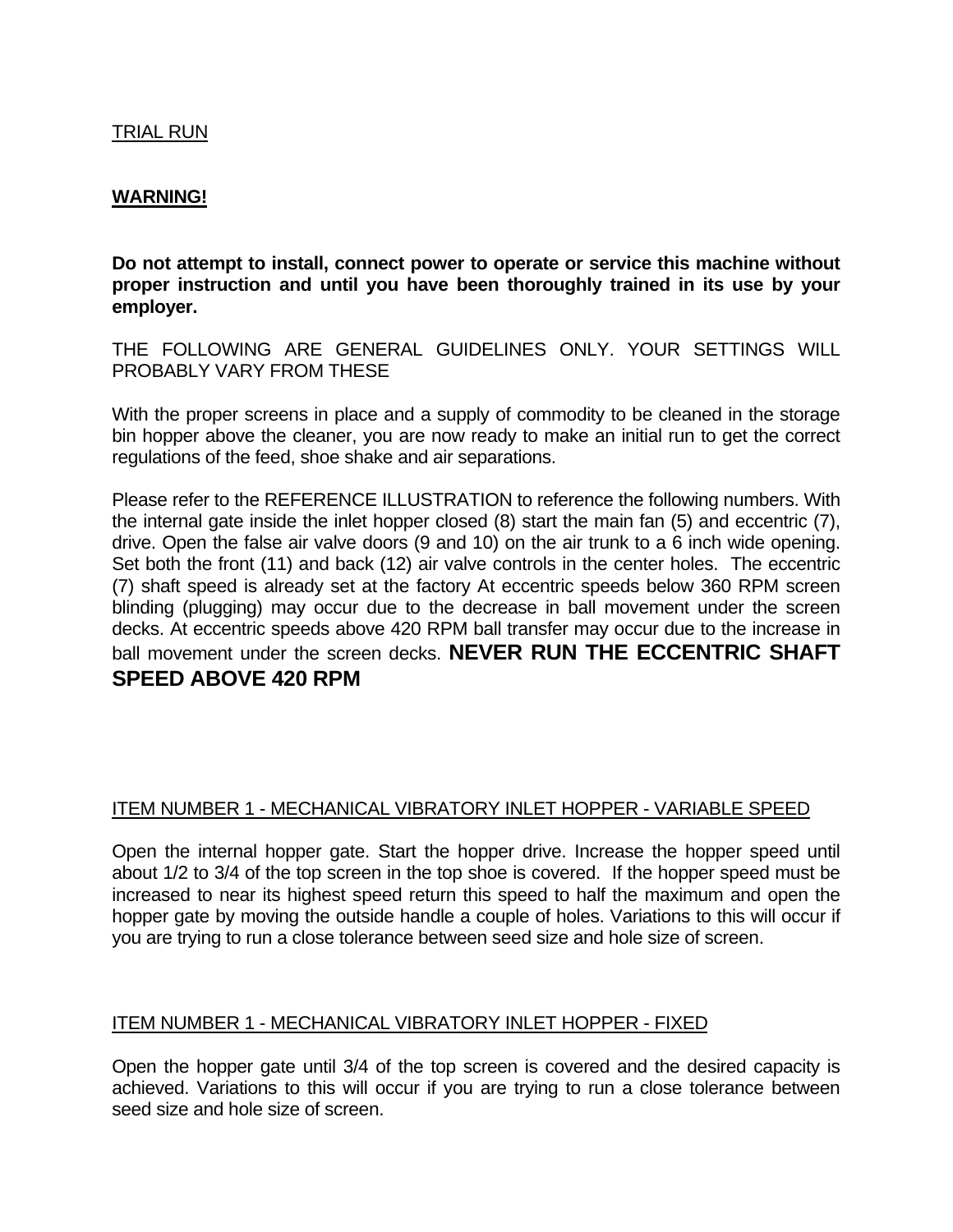#### AIR SETTINGS

 Take a sample of the product coming out of the settling chamber discharge (Item 4). The front air is set properly when a very small amount of good-looking seed is present in this discharge. This seed usually will be the lightest of the good seed. If there is an excess amount of good seed, close the front (11) air valve at the hopper end of the machine until there are only a few good seeds in the settling chamber discharge. Please wait 10 seconds for the adjusted setting to be discharged out the discharge (Item 4). If there are no good looking seeds in the discharge, open the front (11) air valve until a small amount of good seed appears in the settling chamber discharge. If you can't pull good seed out of the discharge close the front (9) false air valve door or doors to 4 inches and repeat above procedure. Repeat this procedure for the back (12) settling chamber except you will be working with the backset of doors (Item 10) and value (Item 12). After setting the back air some small adjustment may be required to the front valve to get optimum performance. The goal is to have the side (9 & 10) false air valve doors opened as wide as possible to keep the front (11) air and the back (12) air from affecting each other when adjustment is required. When the feed rate from the inlet hopper(8) is increased or decreased the air must be readjusted.

# **GENERAL MAINTENANCE**

Be sure all shaft and eccentric bearings are properly lubricated with a good grade of pressure grease . For cleaners operating in extreme seasonal ambient temperatures the type of grease used should take into account the seasonal temperature changes. The cleaner should be lubricated at regular intervals depending on the location of the bearing.

### **Eccentric shaft and top fan shaft bearings**

Bearings should be lubricated after every 250 hours of operation. One or two pumps on a **standard hand pump grease** gun is sufficient. High pressure air operated grease guns are not recommended

DATES:----------------------------------------------------------------------------------------------------------

-----------------------------------------------------------------------------------------------------------------

------------------------------------------------------------------------------------------------------------

**Motor shaft bearings**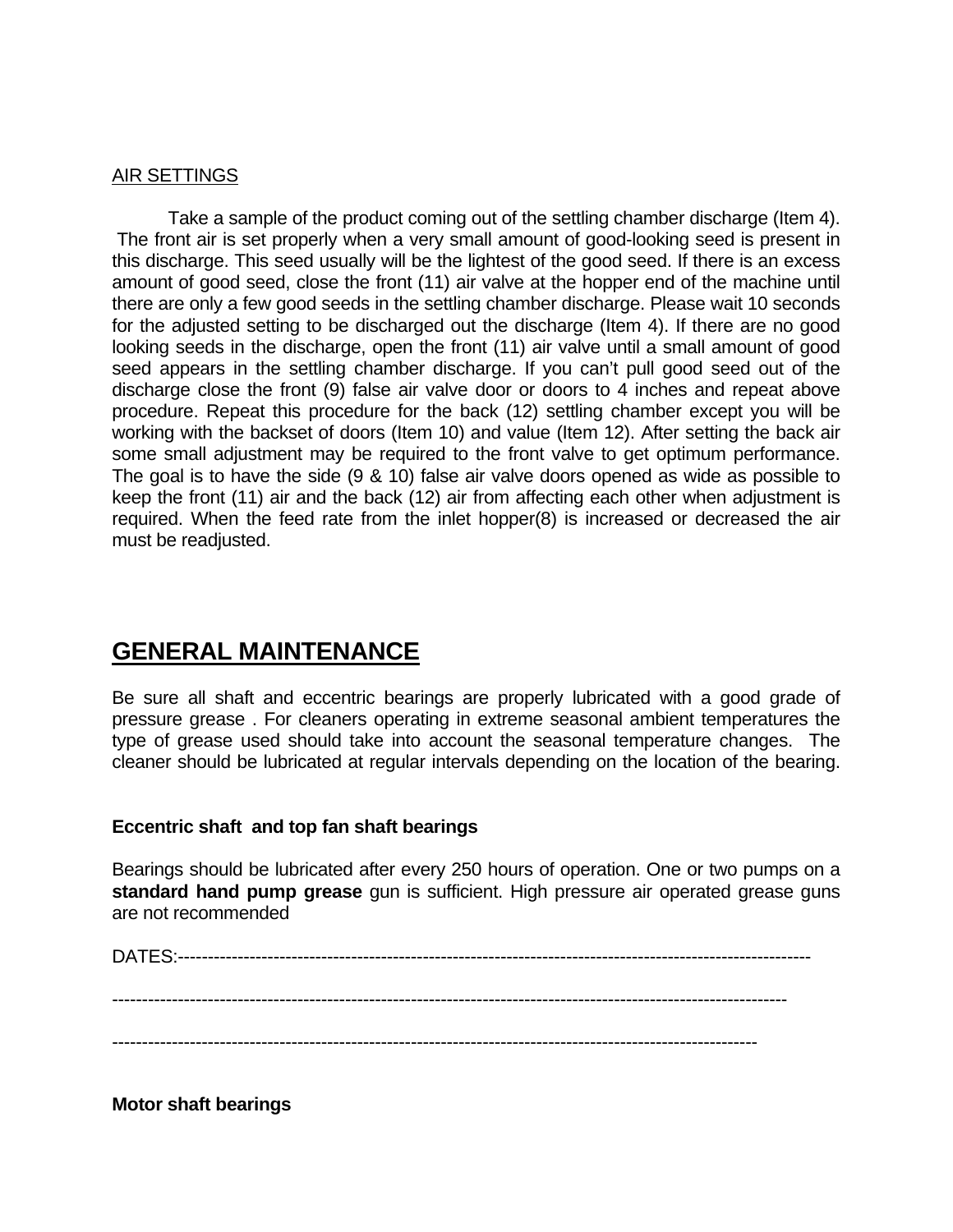Bearings should be lubricated once every year of operation. One pump on a **standard hand pump grease** gun is sufficient. High pressure air operated grease guns are not recommended

DATES:---------------------------------------------------------------------------------------------------------- ----------------------------------------------------------------------------------------------------------------- ------------------------------------------------------------------------------------------------------------

### **Hopper drive shaft**

Bearings should be lubricated after every 100 hours of operation. One pump on a **standard hand pump grease** gun is sufficient. High pressure air operated grease guns are not recommended

DATES:----------------------------------------------------------------------------------------------------------

-----------------------------------------------------------------------------------------------------------------

------------------------------------------------------------------------------------------------------------

### **WARNING!**

**Periodic attention MUST BE GIVEN to tighten all bolts and screws. Check weekly for the first few months of operation. DO NOT OVER-TIGHTEN.**

### **WARNING!**

**Do not attempt to work on, clean or service this equipment or open or remove any protective cover, guard, grate or maintenance panel until the power has been turned off and locked out and the machine has come to a complete stop.**